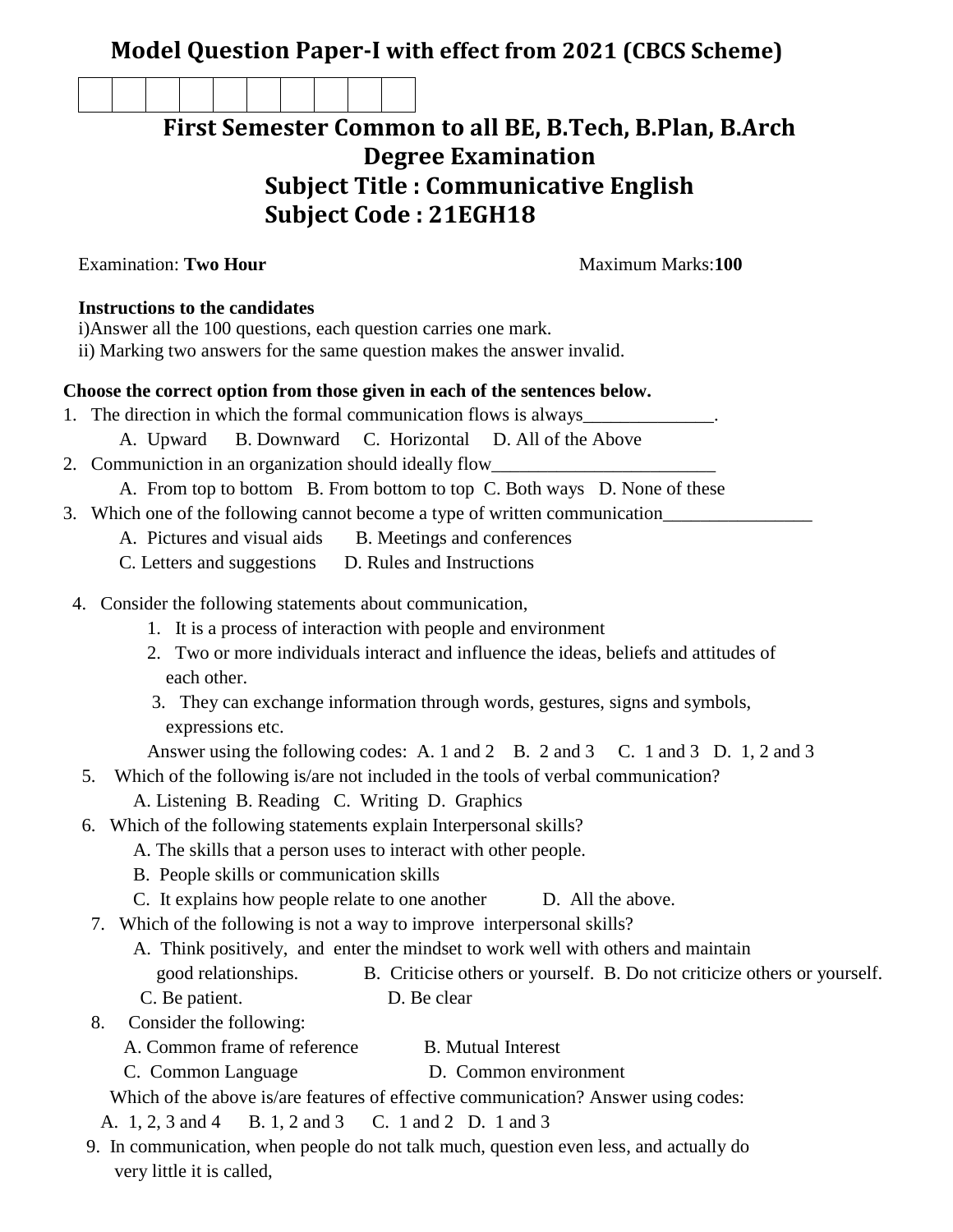#### A. Assertive style B. Passive style C. Passive – aggressive style D. Aggressive style

- 10. Which of the following are the key elements of communication?
	- A. Communication is a two way process B. There has to be a message
	- C. Commonness of understanding D. All the above

#### **Choose the correct option from those given in each of the sentences below.**

- 11. Interpersonal communication is the process by which people exchange information,
	- feelings, and meaning through verbal and non-verbal messages.

A.True B. False C. possible D. may be

12. Communicating the right way is not equally important in every walk of like, be it in personal, professional or social life.

A. True B. False C. possible D. may be

13. The success of any business lies as much in networking and building sound professional relationships as it does in individual tact and business acumen. Communication is a crucial decisive factor in business relations.

A. True B. False C. possible D. may be

14. Maintaining professional etiquette in oral and written business communication is of utmost importance and must not be taken lightly.

A. True B. False C. possible D. may be

15. Communication is not indeed, the very lubricant that makes the machinery of human relations function smoothly.

A. True B. False C. possible D. may be

# **Choose the best word to describe the PARTS OF SPEECH from those given in each of the sentences below as underlined.**

- 16. I always go to the park on the weekends. A. Noun B. Adjective C. Verb D. Adverb
- 17. On cold winter days, I love to have a cup of hot chocolate.

A. Adverb B. Adjective C. Verb D. Pronoun

# 18. Dinosaurs were very large, and they lived millions of years ago.

A. Noun B. Verb C. Adjective D. Preposition

19. Those flowers are very beautiful. How much do they cost?

A. Adjective B. Verb C. Conjuction D. Preposiion

20. Stewart can speak Arabic very well because he lived in Egypt for a year.

A. Verb B. Adjective C. Adverb D. Conjuction

### **Choose the correct option from those given in each of the sentences below.**

- 21. According to phonetic method, the unit of a word is : A. Sentence B. Word C. Sound D. Letter
- 22. Total number of sounds in English language is : A. 12 B. 8 C. 20 D. 44
- 23. Which of the following has /i: / sound : A. Car B. Seat C. fit D. Books
- 24. The word "Doctor" has : A. Two syllables with stress on one B. Two syllables with stress on both C. Two syllables with stress on first D. Two syllables with stress on second
- 25. According to phonetic method, the unit of a word is : A. Sentence B. Word C. Letter D. Sound
- 26. Majority of staff members were not satisfied with the new director. (Which word is a compound noun?) A. director B. staff members C. new D. majority
- 27. I want see justice served. (Which word is an abstract noun?)

A. i B. seen C. want D. justice

28. Alice's father is a surgeon, he mostly does not have time to spend with his family. (Which word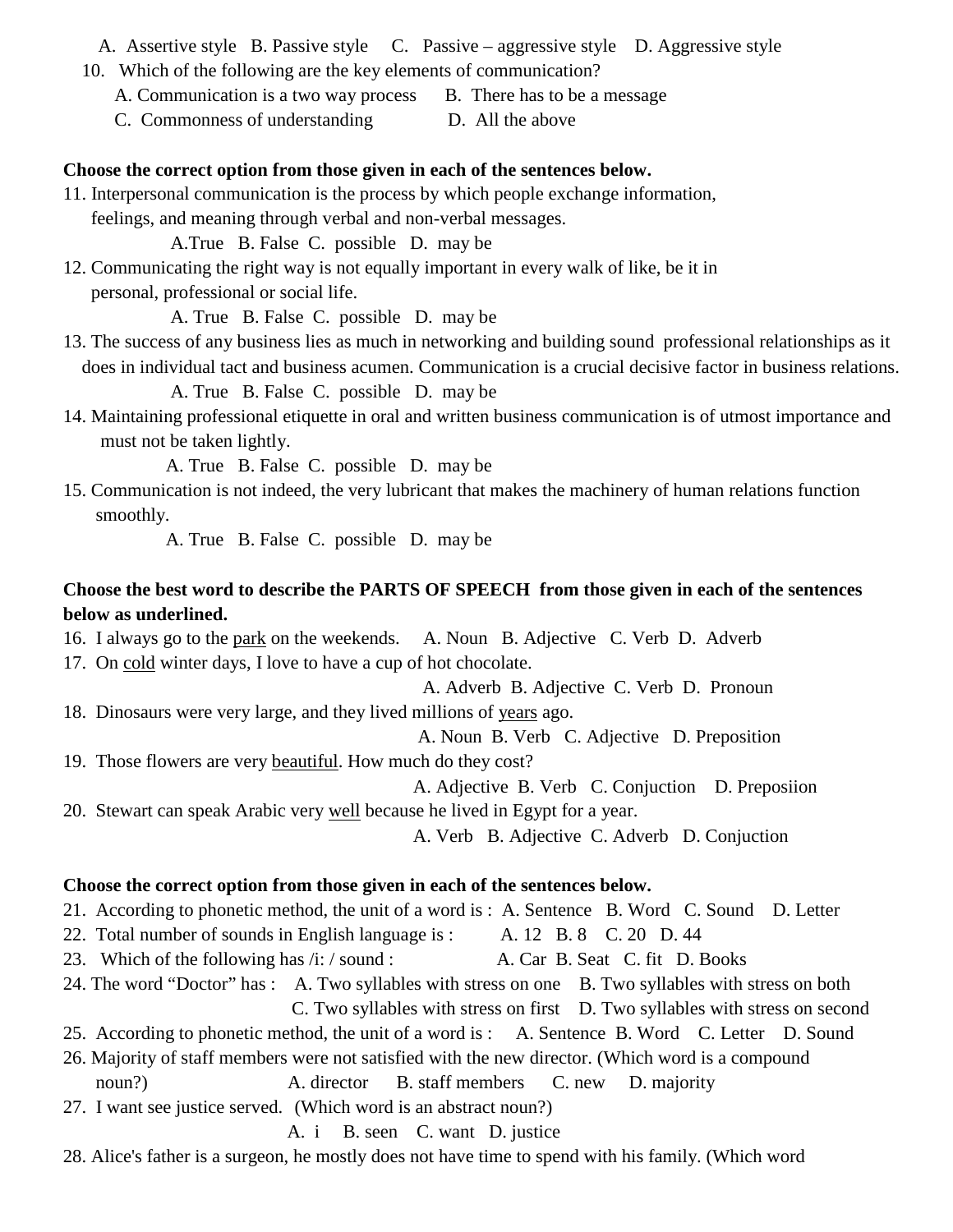29. Australian government will bring together anti-terror laws. (Which word is a nominative noun?) A. bring B. Australian C. anti-terror D. government 30. They discussed the problems, but could not find the solution. (Which word is a uncountable noun?) A. could not B. find C. solution D. discussed

#### **choose the whether the underlined nouns are common, proper, collective or abstract.**

| 31. Honesty is the best policy.                                                      |  | A. Common B. Proper C. Collective D. Abstract |  |
|--------------------------------------------------------------------------------------|--|-----------------------------------------------|--|
| 32. Solomon was famous for his wisdom. A. Common B. Proper C. Collective D. Abstract |  |                                               |  |
| 33. James is a bright student.                                                       |  | A. Common B. Proper C. Collective D. Abstract |  |
| 34. My family lives in that house.                                                   |  | A. Common B. Proper C. Collective D. Abstract |  |
| 35. A committee of five was appointed.                                               |  | A. Common B. Proper C. Collective D. Abstract |  |

#### **Silent and non Silent Letters**

#### **Select the missing silent letters from the options given. Check the spelling carefully.**

| 36. I ___ now London very well.                                           | A. w B. k C. w D. k   |
|---------------------------------------------------------------------------|-----------------------|
| 37. Reading is easier than ____riting.                                    | A. ing B. r C.w D. ng |
| 38. I always ___ rap up warm in winter.                                   | A. a B. s C. g D. w   |
| 39. Did you see the mangled $-$ eck?                                      | A. wr B. ek C. s D. n |
| 40. People read salms and sing hymns in church. A. p B. psa C. ssl D. pis |                       |

#### **Choose the most suitable answer that identifies the homophones in the sentence**.

| 41. India | the cricket match by 26 runs.             | A) One B) Won C) Ones D) Owned                                                   |
|-----------|-------------------------------------------|----------------------------------------------------------------------------------|
|           |                                           | A) Court B) Caught C) Catch D) Collect                                           |
|           | 43. The doctor took blood from my ______. | A) Vein B) Vain C) Vaien D) Vyine                                                |
|           | 44. It was good to be back in _______.    | A) Sink B) Sync C) synchronic D) Sinken                                          |
| 45. She   |                                           | after standing for two hours in a queue. A) Fainted B) Feinted C) Faint D) Feint |

#### **Questions (46-50) test your ability to use articles. Select the correct option in the series.**

|                                            | 46. Travelling by flight is really same experience to be remembered. (A) an (B) a (C) the (D) no article |
|--------------------------------------------|----------------------------------------------------------------------------------------------------------|
| 47. The sun rises in east.                 | $(A)$ an $(B)$ a $(C)$ the $(D)$ no article                                                              |
| 48. I go to ________ school every morning. | $(A)$ no article $(B)$ the $(C)$ a $(D)$ an                                                              |
| 49. I carried                              | umbrella with me while going to school. (A) the $(B)$ an $(C)$ a $(D)$ no article                        |
| 50. Ravi is                                | tallest boy among his friends. $(A)$ an $(B)$ the $(C)$ no article $(D)$ a                               |

#### **Speech Sounds**

51. Which of the following has  $/ \theta$  / sound : (A) but (B) am (C) about (D) aunt

52. Diphthong is a : (A) Pure vowel sound (B) Pure consonant sound

(C) Vowel glides or mixed vowel sounds (D) none of the above

## **Preposition : Choose the suitable prepositions and darken correct option in the series (1) (2) (3) & (4) from the options given.**

53. My parents live\_\_\_\_\_ New Zealand now. (A) in (B) to (C) live (D) now 54. We slept <u>the open sky</u>. (A) under (B) below (C) in (D) on 55. Our friends in the apartment *\_\_\_* us are really noisy. (A) over (B) below (C) above (D) inside 56. I am planning to meet all my friends these holidays. (A) on (B) within (C) during (D) over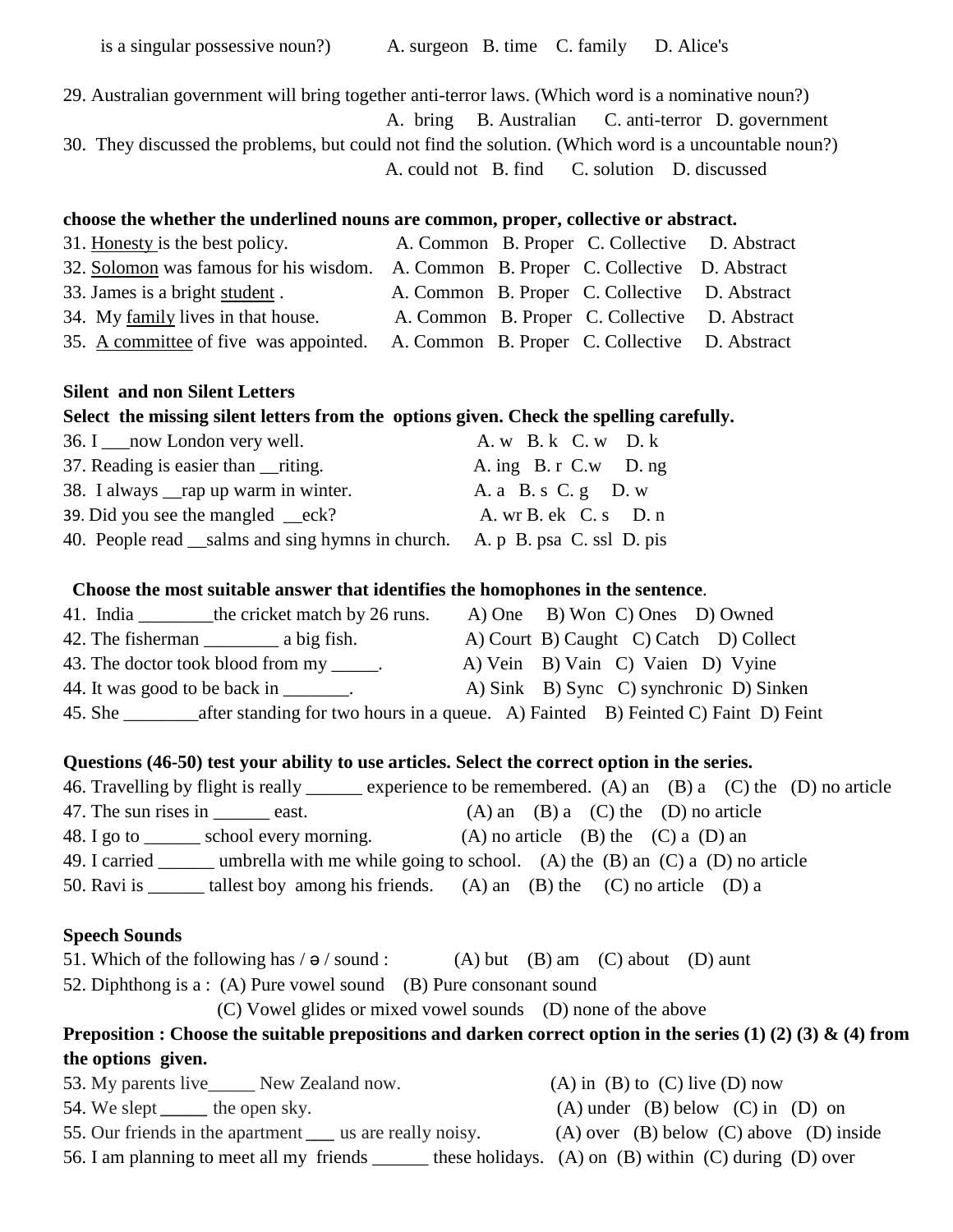| 57. I was waiting ____ the bus stop.                 | $(A)$ on $(B)$ at $(C)$ in $(D)$ for                 |
|------------------------------------------------------|------------------------------------------------------|
| 58. There are two students<br>the class.             | $(A)$ next $(B)$ in $(C)$ on $(D)$ front             |
| 59. The oranges are not in the basket. They are      | the table. (A) in (B) between (C) on (D) next        |
| 60. My pencil is <u>the</u> books and the notebooks. | $(A)$ between $(B)$ inside $(C)$ outside $(D)$ above |

#### **Word Stress : Select the correctly spelt/ stressed word**

61. I want to be a photographer.

 (A) PHO-to-graPH-er (B) PHO-to-graph-er (C) pho-TO-graph-er (D) pho-TO-Graph-er 62. How do you pronounce this word?

(A) PRO-nOUnce (B) pro-NOUnce (C) pro-NOUNCE (D) PRO-nounce

63. We had a really interesting conversation.

(A) con-ver-SA-tion (B) con-VER-SA-tion (C) con-VER-sa-tion (D) con-VeR-sa-tion

#### **Tag Questions : Choose the correct question tag to complete each sentence.**

| 64. Nobody called, _____      | (A) do they? (B) didn't they? (C) did they? (D) do not they?                                                 |
|-------------------------------|--------------------------------------------------------------------------------------------------------------|
|                               | 65. They will wash the car, $\qquad \qquad$ (A) will it? (B) won't they? (C) wouldn't they? (D) do not they? |
|                               | 66. We must lock the doors, $\qquad \qquad$ (A) mustn't they? (B) shouldn't we? (C) mustn't we? (D) do they? |
| 67. I'm right, $\frac{1}{2}$  | (A) amn't I? (B) am not I? (C) aren't I? (D) do I?                                                           |
|                               | 68. So you bought a car, (A) did you? (B) haven't you? (C) weren't you? (D) don't I?                         |
|                               | 69. You wouldn't like to invite my Dad, ______ (A) did you? (B) would you? (C) won't you? (D) don't you?     |
| 70. We won't be late, _______ | (A)won't we? (B) will we? (C) are we? D) don't we?                                                           |

#### **Synonyms: Choose the word that is closest in meaning.**

| 71. Mendacity:    | (B) Risk taking nature or recklessness<br>$(A)$ Insolence                  |
|-------------------|----------------------------------------------------------------------------|
|                   | (C) Untruthfulness<br>(D) Susceptibility                                   |
| 72. Juxtaposing:  | (B) Placing side by side (C) Contrasting<br>(D) Combining<br>$(A)$ Posting |
| 73. Obscure :     | (A) Block<br>(B) Obstruct (C) Constrain<br>(D) Vague                       |
| 74. Altercation : | (A) Adjustment (B) Option (C) Row (D) Modification                         |
| 75. Massive :     | $(A)$ Lump sum $(B)$ Strong $(C)$ Little<br>(D) Huge                       |
| 76. Difer :       | (A) Indiferent (B) Defy (C) Differ (D) Postpone                            |
| 77. Animosity:    | (A) Agony (B) Hostility (C) Wrath (D) Displeasure                          |
| 78. Boisterous :  | $(A)$ Ultimate $(B)$ Suave $(C)$ Noisy $(D)$ Childish                      |
| 79. Effluent :    | (A) Abundant (B) Costly (C) Full (D) Waste                                 |
| 80. Decadence :   | (B) Declining (C) Sick (D) Go weak<br>(A) Destroy                          |

#### **Antonyms: Choose the word that is opposite in meaning.**

| 81. Absence : | (A) untidy (B) wise (C) presence (D) above                       |  |
|---------------|------------------------------------------------------------------|--|
|               | 82. Abundant: (A) wrong, left (B) scarce (C) accidental (D) wide |  |
| 83. Accept :  | $(A)$ wet, left $(B)$ aid, help $(C)$ worst $(D)$ refuse         |  |

#### **Prefixes and suffixes :Choose the correct prefix or suffix from the options given to complete the gap.**

- 84. In many countries it is ..... legal to keep a gun in your house (A) ill (B) un (C) il (D) el
- 85. Which of the following is the suffix of 'Suit….'? (A) Ary (B) Able (C) Ness (D) un
- 86. Which of the following is the prefix of '….Polite'? (A) im (B) dis (C) in (D) il
- 87. The assignment is  $\dots$ complete. (not finished). (A) not (B) un (C) in (D) on
- 88. I just can't believe it! The story is \_\_\_believable! (A) un (B) in (C) not (D) unn
-